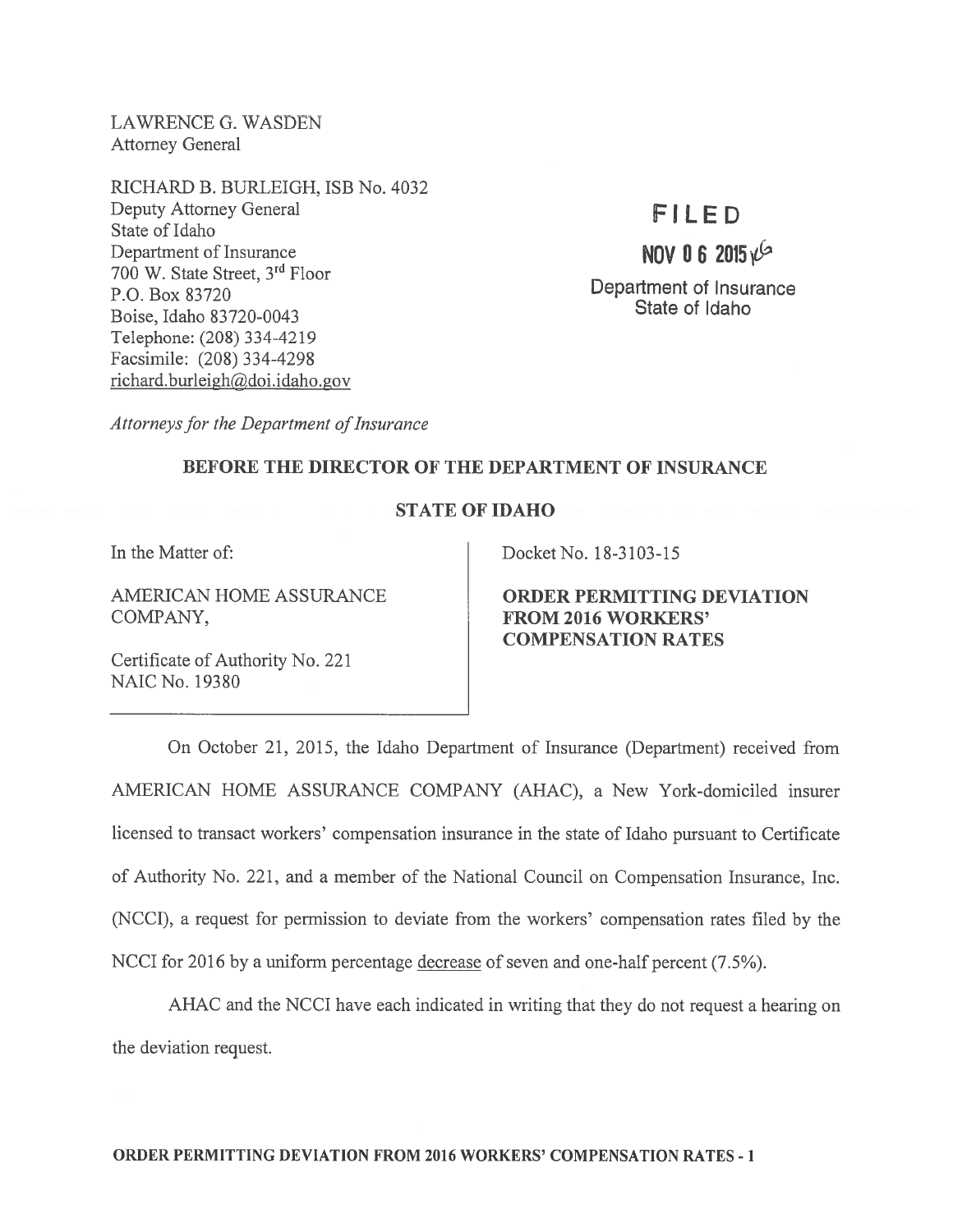The Department's Director (Director), having reviewed and being fully apprised of AHAC's reques<sup>t</sup> to deviate from the Idaho workers' compensation premium rates filed by the NCCI for 2016, and the requirements of Idaho Code § 41-1614, has determined that the requested rate deviation is justified.

NOW, THEREFORE, IT IS HEREBY ORDERED, pursuan<sup>t</sup> to Idaho Code § 41-1614, that AHAC's reques<sup>t</sup> to deviate by <sup>a</sup> uniform percentage decrease of seven and one-half percen<sup>t</sup> (7.5%) from the workers' compensation rates filed by the NCCI for 2016, exclusive of terrorism rates, is GRANTED. This deviation from the Idaho workers' compensation premium rates filed by the NCCI for 2016 shall take effect on January 1, 2016, and shall remain in effect for one year from that date unless terminated sooner with the approval of the Director. The Department's Director (Director), has<br>
is request to deviate from the Idaho worke<br>
for 2016, and the requirements of Idaho<br>
ed rate deviation is justified.<br>
NOW, THEREFORE, IT IS HEREBY OR<br>
IAC's request to deviate by

STATE OF IDAHO DEPARTMENT OF INSURANCE

Comeror

DEAN L. CAMERON **Director**